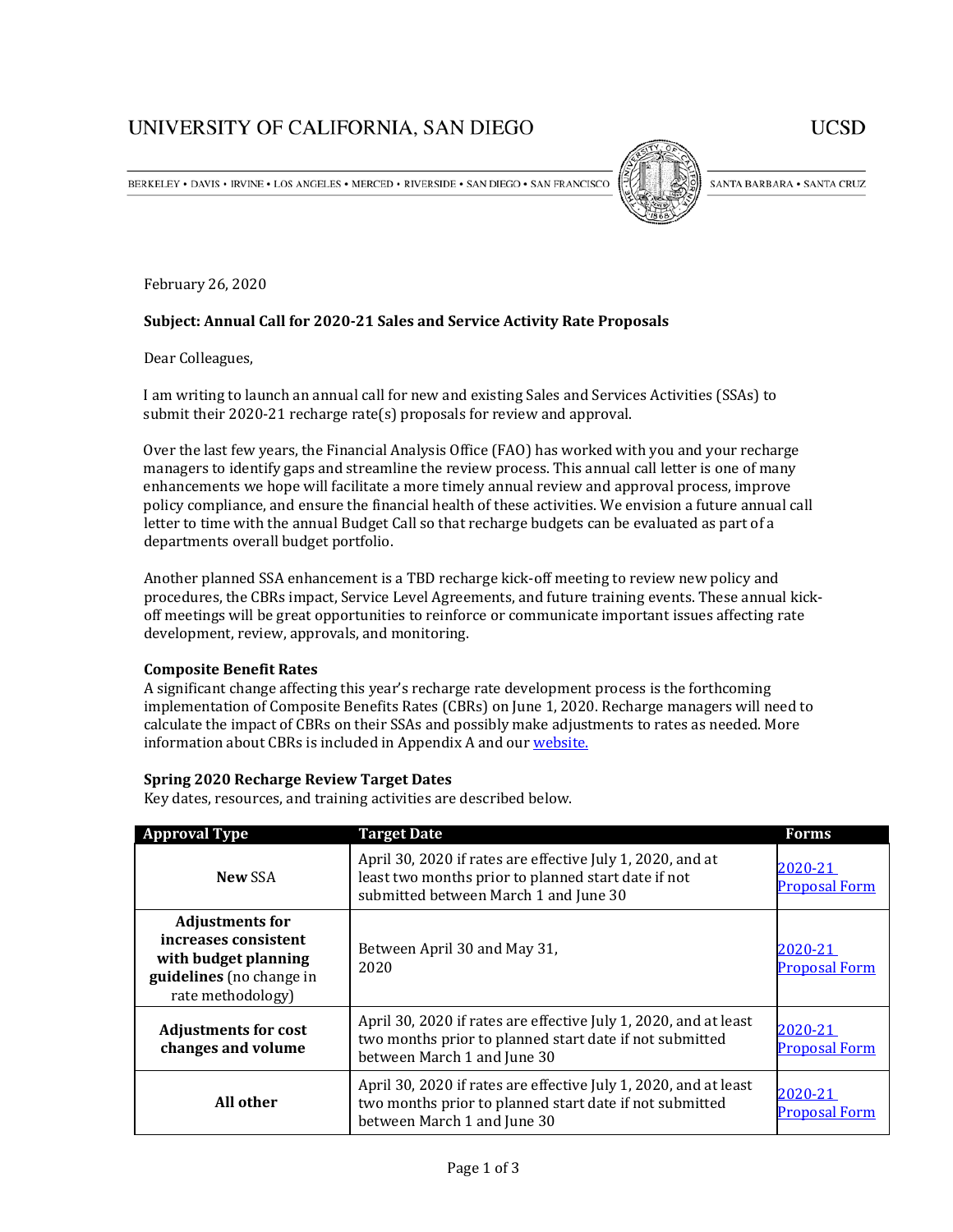**Rolling Deadlines.** For units with multiple recharge activity renewals, a single deadline can be challenging to meet; therefore, we have developed a rolling deadline schedule to allow these departments and control point reviewers more time to prepare recharge proposals for submission. Rolling deadline schedules for 2020-21 renewals will be sent to departments via email by February 28, 2020.

For rates effective in 2020-21, our target date is for complete proposals submitted by April 30, 2020 (or meeting rolling deadlines, if applicable) will be approved before July 1, 2020.

## **Resources and Training**

We know that recharge guidelines – because they must adhere to federal costing policy – can be complex. To assist you and your recharge managers in understanding requirements and preparing proposals, Financial Analysis Office (FAO) has developed a website with a variety of resources. Links to training, proposal forms, and other key documents are available on the FAO website at [https://blink.ucsd.edu/finance/financial-analysis-office/ssa/index.html:](https://blink.ucsd.edu/finance/financial-analysis-office/ssa/index.html)

- Detailed recharge proposal submission requirements and timelines for all proposals are described in the **Service Level Agreement**
- [Recharge Proposal](https://blink.ucsd.edu/finance/financial-analysis-office/ssa/forms-templates%20/index.html) Forms
- Campus Recharge Policy[: Sales & Service of Educational Activities: Recharges by Academic](http://adminrecords.ucsd.edu/ppm/docs/300-87.html)  [Support Units and, Sales & Services to External Entities Policy \(PPM 300-87\)](http://adminrecords.ucsd.edu/ppm/docs/300-87.html)
- Budget Planning Assumptions as outlined by CBO

In addition, FAO will hold a **Recharge Review Kickoff Meeting at a later date TBD.** This educational open house will provide an opportunity to review recent changes and highlights and for participants to ask detailed questions.

We appreciate your continued partnership in supporting the importance of federal costing policy and proper financial stewardship when dealing with the often-complex business issues presented by recharges. Our joint oversight helps to protect campus interests in light of the significant financial support UCSD receives from the federal government.

As always, we appreciate any suggestions for improving the SSA review process. Please do not hesitate to contact me or Senior Manager Danielle Powers a[t depowers@ucsd.edu](mailto:depowers@ucsd.edu) if you or any of your units need help with recharge process or management issues. This letter will also be distributed to the campus recharge administrators' listserv.

Thank you,

Milo E. Mia

Nilo Mia Executive Director, Financial Analysis Office

Attachments

cc: Lizette Ou, BFS-GA Senior Accountant